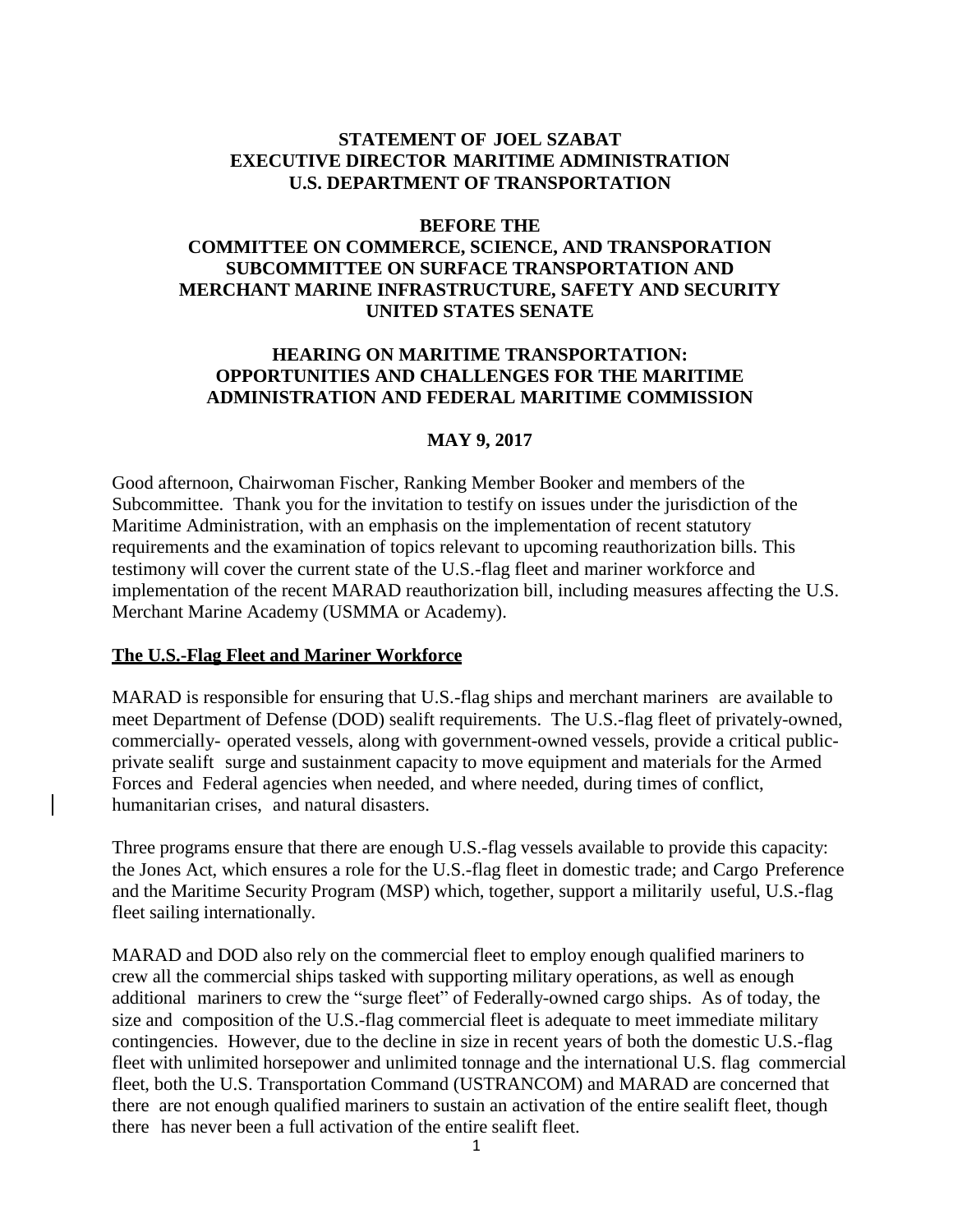The National Defense Authorization Act for Fiscal Year 2017 (FY 2017 NDAA) required the establishment of a Maritime Workforce Working Group (MWWG) to examine and assess the size of the pool of U.S. citizen mariners necessary to support the U.S.-flag fleet in times of national emergency. The MWWG has been established and has begun meeting. The MWWG is comprised of more than 50 members that include representatives from industry, labor, the USMMA, State Maritime Academies, and Federal government representatives, as well as subject matter experts from USTRANSCOM, DOD, and the Army. In addition to member meetings, a Federal Register Notice will be published to collect input from the public, as the MWWG prepares a report to Congress due in December 2017.

# **Maritime Training**

Another MARAD responsibility is to provide funding and oversight for mariner training programs to produce highly skilled U.S. Coast Guard (USCG) credentialed officers for the U.S. Merchant Marine. Maintaining an adequate pool of American merchant mariners is vital to both the commercial success of the U.S.-flag fleet and to maintaining the capacity needed to project American sea power. The USMMA and the State Maritime Academies (SMAs) graduate nearly all USCG-credentialed officers. These are merchant marine officers who hold an unlimited tonnage or horsepower endorsement available to crew U.S.-flag ships. These graduates support our Nation as a cadre of well-educated and trained merchant mariners capable of serving in support of military emergency, national emergency, and humanitarian missions.

### **Addressing Sexual Harassment and Sexual Assault at the U.S. Merchant Marine Academy**

The Academy is America's flagship school for educating licensed merchant mariners capable of serving our nation in peace and war. DOT, MARAD, and the USMMA take sexual assault and sexual harassment at sea and on campus very seriously. We adopted an approach to this problem similar to that used at the other Federal service academies. As best and as fast as we can, we are introducing policies to change the behavior and culture at the Academy to combat all kinds of abusive or coercive behaviors. This testimony discusses the actions MARAD has taken in conjunction with maritime industry, while testimony from Superintendent Helis will discuss actions taken to combat sexual assault and harassment on the USMMA campus.

# **Criteria For Vessel Operators to Participate In Sea Year**

The USMMA's shipboard training program, or "Sea Year," gives Midshipmen experience of life at sea on board commercial and military vessels and provides cost-effective hands-on seamanship and engineering sea time that meets the requirements to secure USCG mariner credentials. Midshipmen are required to have 360 days of sea service during their four-year maritime education to obtain their USCG merchant mariner credentials. Shipping companies and the U.S. Navy are part of a cooperative effort to ensure that a Midshipman's shore based education is enhanced by the required on-the-job training at sea.

Sea Year is critical to the education and training of Midshipmen at the USMMA, and all training must be conducted in a safe and respectful environment. In the wake of a series of studies and surveys that indicated problems with sexual misconduct and other coercive behaviors, both on campus and at sea, DOT and MARAD leadership suspended commercial Sea Year so we could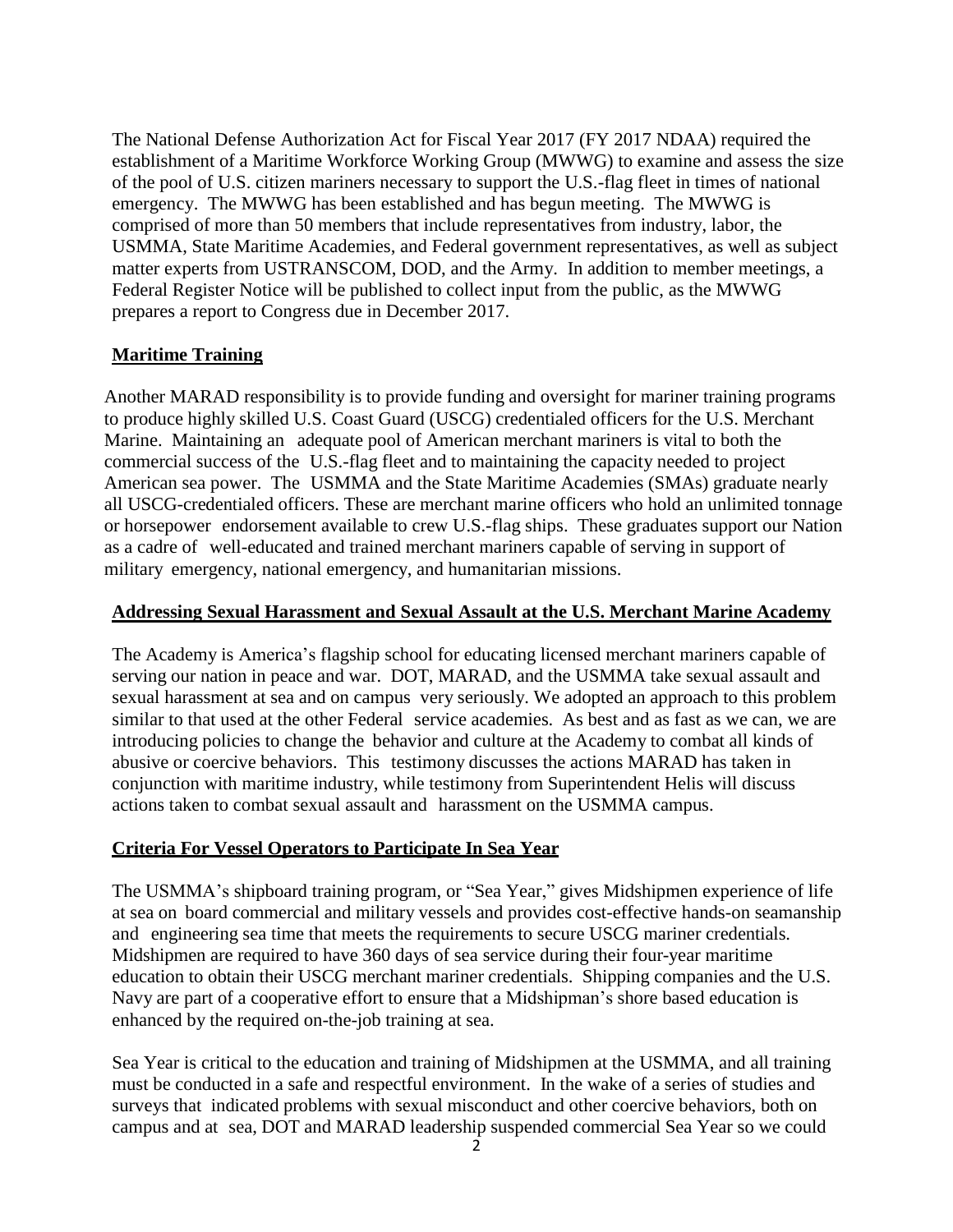develop a better understanding of the problem and a strategy to ensure the safety of the Midshipmen. An independent external consultant assessed the organization and made recommendations in December 2016<sup>1</sup>.

Last year, Secretary Foxx's decision to stand down commercial Sea Year over concerns about Midshipmen being subjected to sexual misconduct stirred vocal disagreement from industry leaders. Those same leaders, including many USMMA alumni, worked with MARAD through an extended stand down of Sea Year while the cultural audit was conducted. A consortium of 14 leading maritime companies came together with MARAD to examine ways to ensure that Sea Year training is conducted in a safe and respectful environment. Just two weeks after the stand down, the consortium brought forth a proposal to address sexual assault and harassment prevention and response. MARAD and DOT subsequently created the Shipboard Climate Compliance Team (SCCT) to establish standards and collaborate with industry, labor and the consortium, and lay out workable criteria for the companies to achieve those standards. The SCCT is led by a MARAD Senior Executive Service leader, who is a USMMA graduate. The team is made up of 10 experienced mariners and sexual harassment and sexual assault prevention experts and civil rights professionals. The SCCT has established stringent new requirements that companies must meet to be eligible to participate in Sea Year training. This strong working relationship between MARAD and these maritime leaders resulted in six companies, representing 75 percent of the commercial Sea Year training provided prior to the stand down, being reinstated to accept Midshipmen as of today. The SCCT standards meet the requirement in Section 3514 of the FY 2017 NDAA for MARAD to establish, in consultation with operators of U.S.-flag vessels, criteria that vessel operators must meet to participate in Sea Year and a process for verifying compliance with the criteria.

MARAD's "Sea Year Eligibility" criteria include the following:

**Company-Wide Zero Tolerance Message –** Shipping company CEOs will issue an annual company-wide message outlining specific rules for the workplace, strongly stating that sexual assault and sexual harassment, including any retaliation based on a complaint, are unacceptable, and committing the company to eradicate such behavior and enforcing a zero-tolerance policy.

**Annual Sexual Assault and Sexual Harassment Prevention Training Requirement for Crew** Annual sexual assault and harassment prevention training will ensure that crewmembers clearly understand what constitutes sexual assault and sexual harassment, its negative impact, the importance of prevention, and the penalties for engaging in prohibited behavior.

**Mentors with Enhanced Selection Criteria and Duties –** Mentors for each ship play a crucial role in the success and development of cadets. Per enhanced mentor qualifications, a mentor must certify that he/she does not have any pending complaints or history of violations of any other company's Sexual Assault Sexual Harassment policies. The mentor must be of good character, and know, support, and advocate for the company's sexual assault sexual harassment prevention and response policies.

### **Verify Annual Sexual Assault and Sexual Assault Prevention and Response Training –**

 $\ddot{\phantom{a}}$ <sup>1</sup> Logistics Management Institute (LMI). December 2016. "Department of Transportation U.S. Merchant Marine Academy Culture Audit." Available at: https://www.usmma.edu/sites/usmma.edu/files/docs/USMMAReport%20508.pdf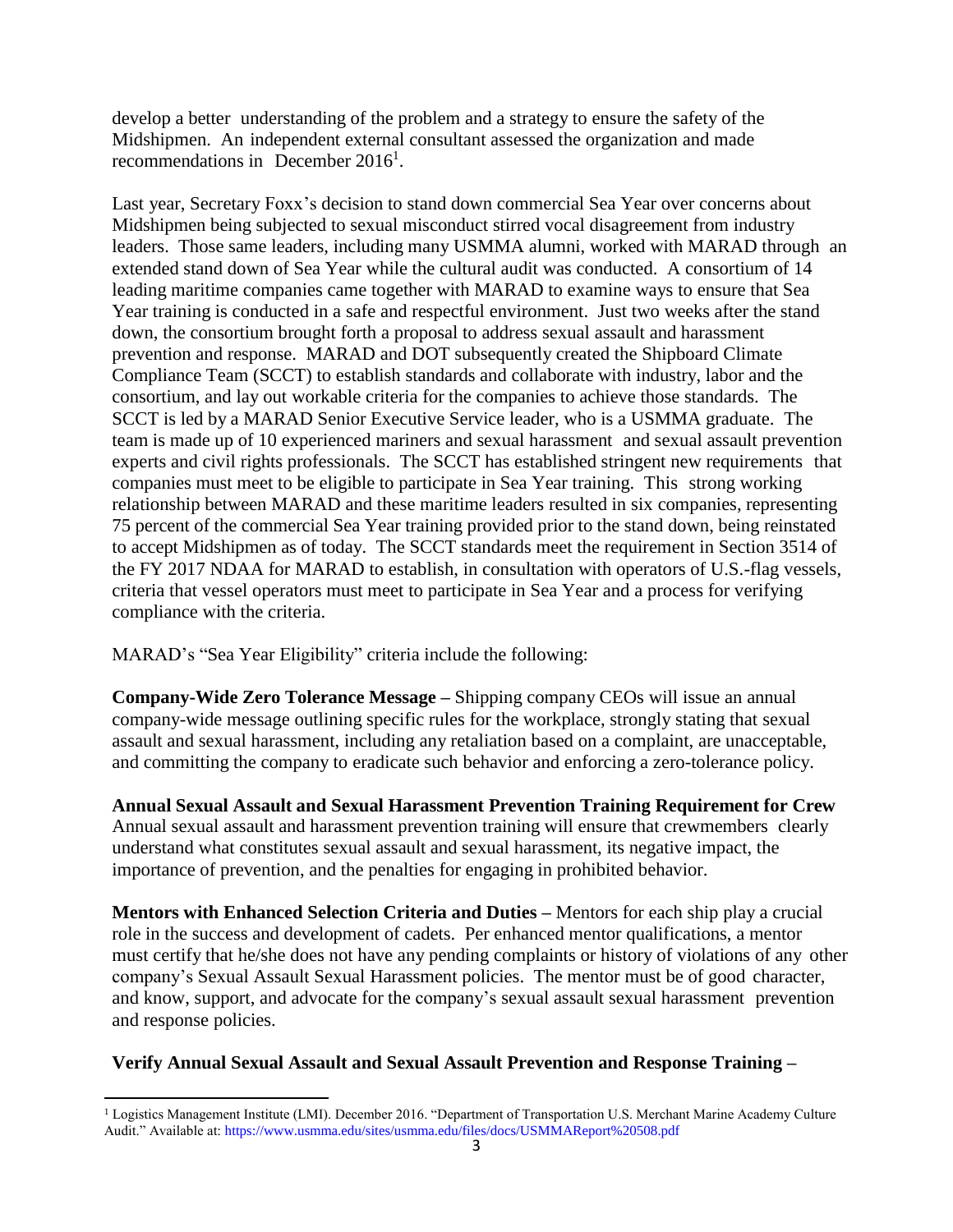Each company will provide MARAD documents describing company-specific training protocols; the company's anti-discrimination, harassment, retaliation and sexual misconduct policies, including complaint reporting policies and procedures; a description of the company's investigation process and enforcement procedures; and, a mechanism for verifying their understanding of the issue.

**Zero-Tolerance Policy Regarding Romantic or Sexual Relationships –** Companies will actively support the USMMA Sea Year Conduct policy for Midshipmen, which prohibits romantic or sexual relationships between Midshipmen and crewmembers, and the consumption of alcohol by Midshipmen under 21 years old. Companies will immediately report known Midshipmen violations to the USMMA. A violation of the USMMA Sea Year policy may result in counseling or punishment pursuant to the Midshipmen Regulations.

**MARAD Will Maintain a Record of all Relevant Company Policies –** Companies will submit all relevant policies and documentation to MARAD, and MARAD will verify compliance annually. Required documentation includes, but is not limited to, sexual assault and harassment prevention and response policies; a description of company's complaint reporting process and procedures; policies related to confidentiality, enforcement, and retaliation and investigation procedures; and, the location of sexual misconduct prevention policies onboard the vessel.

**Company Debrief –** Currently, both Midshipmen and the Vessel Masters evaluating them provide a report to the USMMA upon completion of an individual's Sea Year training. In addition to these reports, the new criteria require the company to provide the Academy a sexual assault and sexual harassment debrief at the completion of the Midshipmen's Sea Year time with the company.

The requirements outlined above will be reviewed in September this year, and annually thereafter. The SCCT has implemented a company-by-company review process to recommend eligibility for carrying USMMA Midshipmen aboard their commercial ship. The SCCT will review documents provided by carriers to ensure compliance with the criteria. Once that process is complete, the USMMA Superintendent may issue an eligibility letter. MARAD Headquarters will coordinate with USMMA to board vessels and visit companies to conduct Shipboard Climate Compliance Team (SCCT) audits. The audit priority will be driven by review of company documentation that pertain to sexual misconduct. Additional feedback from the companies will be provided in accordance with the SCCT requirements. This is in addition to current reporting from the Midshipmen to the USMMA Department of Shipboard Training Academy Training Representative Midshipman Assignment Report, which provides feedback from the cadet about the company and Sea Year experience. Each of these reports and opportunities for feedback will specifically addresses sexual harassment and sexual assault.

At present, six companies have met compliance requirements and resumed hosting Midshipmen on their vessels. MARAD is also reviewing the packages of several other companies which have applied to meet the Sea Year requirements. Collectively, the companies that have been approved, or are applying, represent 84 percent of the commercial Sea Year training provided before the suspension.

### **Sexual Assault Prevention and Response Working Group**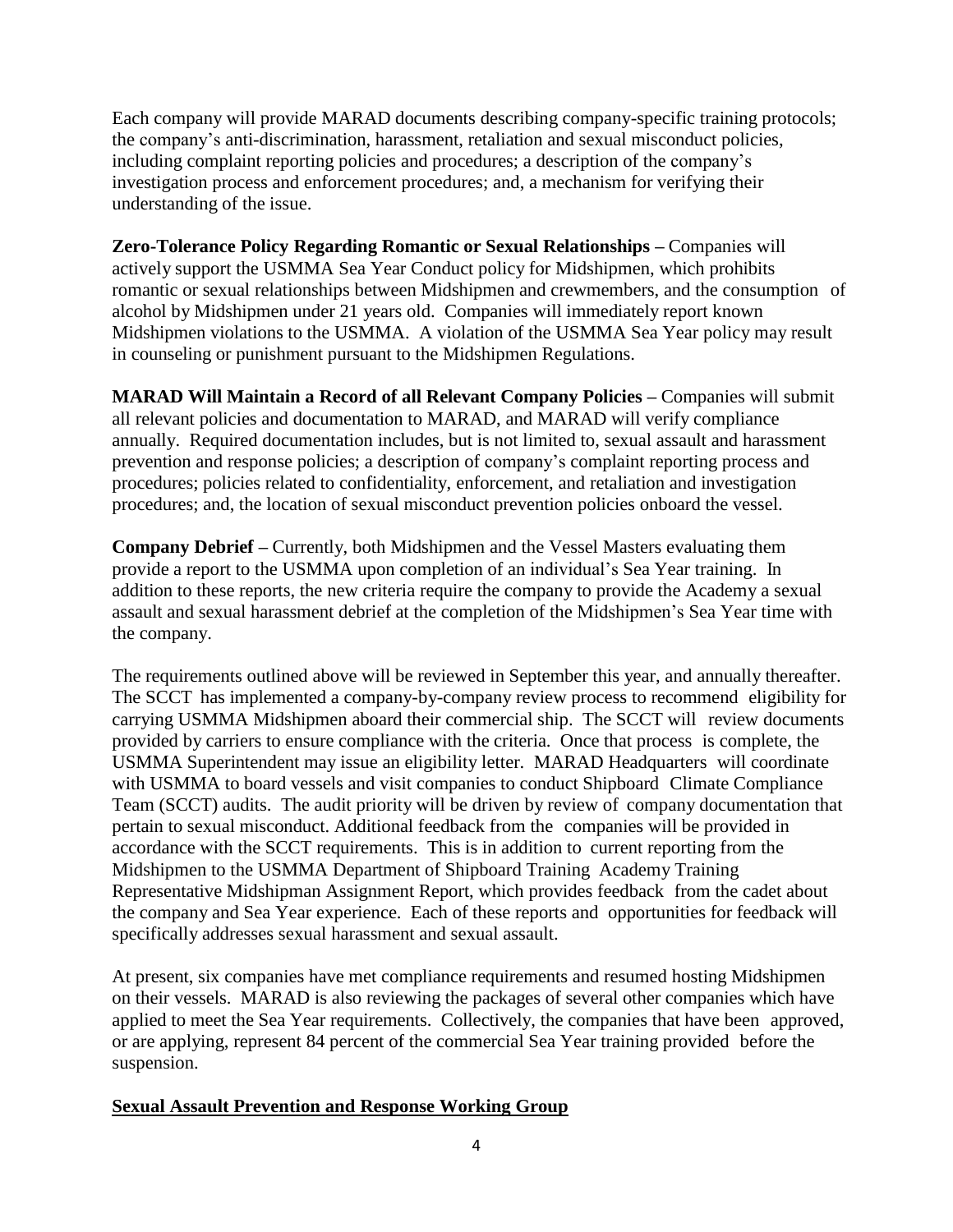Section 3517 of the FY 2017 NDAA required MARAD to establish a Sexual Assault Prevention and Response Working Group (SAPR WG) to examine methods to improve the shipboard climate during Sea Year, including prevention and response to sexual assault, sexual harassment, and other inappropriate conduct. The SAPR WG had its first formal meeting on January 31<sup>st</sup>, 2017. With over 50 members, the WG includes members from industry, labor, the USMMA, SMAs, and Federal government representatives in accordance with the FY 2017 NDAA requirements. In addition to member meetings, public input is being sought through a Federal Register Notice which was published May 1, 2017. The WG will report its findings to Congress by September 25, 2017 as required by the FY 2017 NDAA.

In an additional effort to work with industry to address the problems of Sexual Harassment and Sexual Assault, MARAD has entered a cooperative agreement with the Ship Operations Cooperative Program (SOCP) to develop computer-based sexual assault prevention and response training that will be made available for companies to train their vessel crews. SOCP is a trade association made up of maritime industry professionals focused on safety. MARAD is also working with SOCP to roll out management 'best practices' this summer. These efforts will especially benefit smaller companies without the resources to develop robust programs of their own.

### **School Ships**

In addition to providing oversight of the USMMA, MARAD provides funding assistance to six State Maritime Academies (SMAs), which collectively graduate more than two-thirds of the entry-level Merchant Marine officers annually.<sup>2</sup> Approximately 972 Cadets are expected to graduate from the SMAs in 2017. Assistance provided to the SMAs also includes funding for maintenance and repair costs for training ships on loan from MARAD. Unlike the USMMA Midshipmen, the SMA Cadets receive most of their sea time on these training ships, under the instruction of each school's faculty.

The maintenance and repair projects are particularly important as the training ships age and approach or exceed their designed service life. Two training ships have been in service over 50 years, which is twice the standard service life. Accordingly, MARAD is using the funds to address priority maintenance across all the training vessels, with emphasis on the Training Ship EMPIRE STATE, to ensure that they all meet safety and functional requirements and remain in service as long as necessary.

# **OTHER FY 2017 NDAA REQUIREMENTS**

# **Ship Disposal Program**

 $\overline{a}$ 

MARAD is responsible for the disposal of obsolete Federal government, merchant-type vessels that are 1,500 gross tons or greater. A portion of the funds generated by the sale of these vessels is dedicated for maritime heritage preservation, including funding the National Park Service's

<sup>2</sup> The six SMAs are: California Maritime Academy in Vallejo, California; Great Lakes Maritime Academy in Traverse City, Michigan; Texas A&M Maritime Academy in Galveston, Texas; Maine Maritime Academy in Castine, Maine; Massachusetts Maritime Academy in Buzzards Bay, Massachusetts; and State University of New York (SUNY) Maritime College in the Bronx, New York.